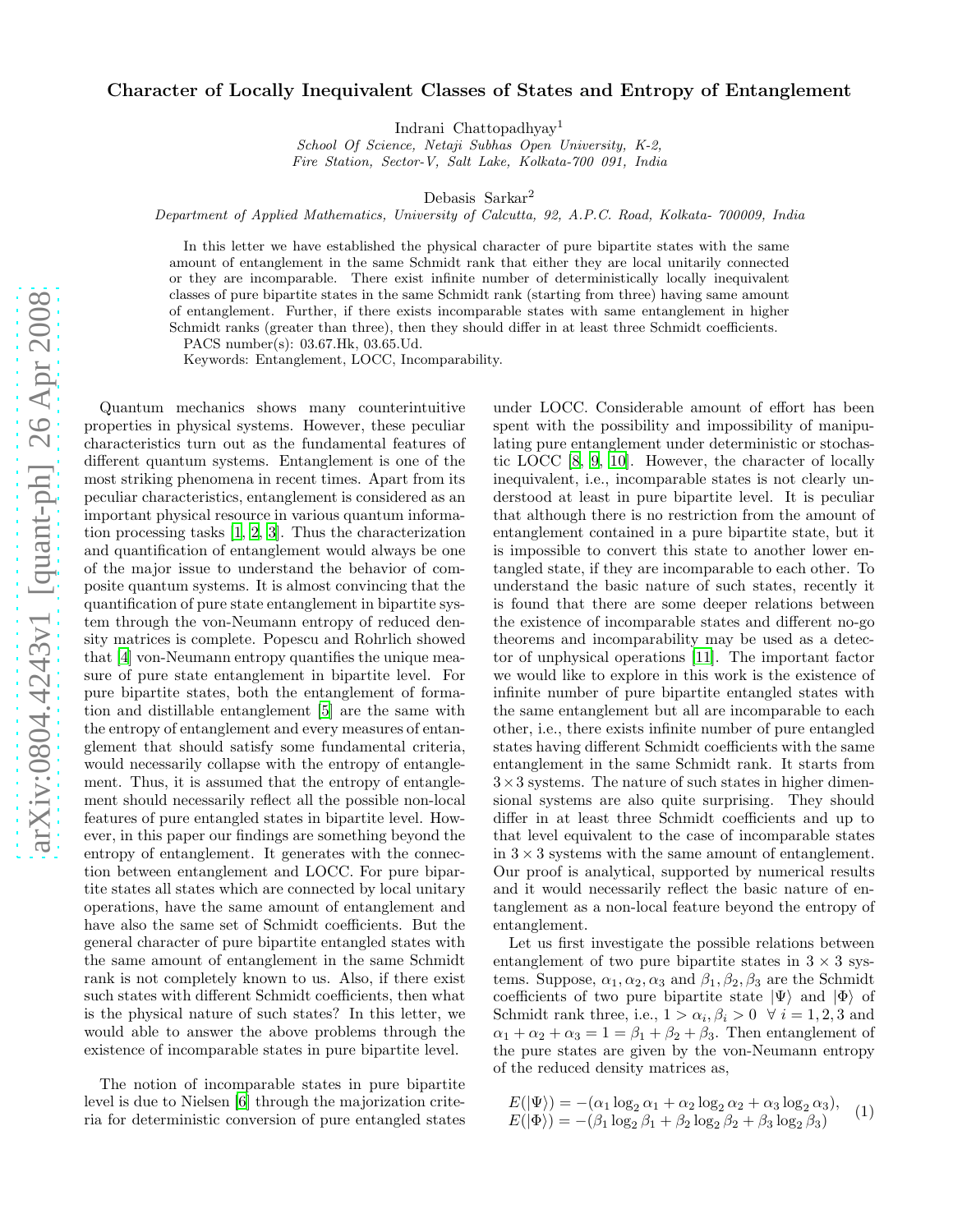**Theorem-1:** Let  $|\Psi\rangle, |\Phi\rangle$  be two pure bipartite states with Schmidt rank three, having same amount of entanglement. If one pair of Schmidt coefficient for the two pure states are equal  $(\alpha_i = \beta_i)$  for some  $i = 1, 2, 3$ ), then so also for the other two Schmidt coefficients, i.e.,  $\alpha_i = \beta_i, \ \forall \ i = 1, 2, 3.$ 

*Proof.* Let  $\alpha_1 = \beta_1$ , i.e., the largest Schmidt coefficients of the pure states  $|\Psi\rangle, |\Phi\rangle$  be equal. Also, we assume that  $E(|\Psi\rangle) = E(|\Phi\rangle)$ . Then,  $\alpha_2 + \alpha_3 = 1 - \alpha_1 =$  $1 - \beta_1 = \beta_2 + \beta_3$ , Thus we may construct two pure bipartite states of Schmidt rank two, as

$$
|\Psi'\rangle \equiv (\alpha, 1 - \alpha), \ |\Phi'\rangle \equiv (\beta, 1 - \beta) \tag{2}
$$

where  $\alpha = \frac{\alpha_2}{\alpha_1}$ ,  $\beta = \frac{\beta_2}{\beta_1}$ . Then using  $E(|\Psi\rangle) = E(|\Phi\rangle)$  we observe that  $E(|\Psi'\rangle) = E(|\Phi'\rangle)$ , which would necessarily imply that  $|\Psi'\rangle$  and  $|\Phi'\rangle$  have the same set of Schmidt coefficients, i.e.,  $\alpha = \beta$ . Thus,  $\alpha_2 = \beta_2$  and  $\alpha_3 = \beta_3$ . So, the pure states  $|\Psi\rangle, |\Phi\rangle$  must necessarily have the same set of Schmidt coefficients.

In a similar manner, if either of  $\alpha_2 = \beta_2$  or  $\alpha_3 = \beta_3$ , then it is also be the case that the pure bipartite states  $|\Psi\rangle, |\Phi\rangle$  must have the same set of Schmidt coefficients.

Before going to describe the next result, we recall the notion of incomparable states in pure bipartite level [\[6\]](#page-3-5). Two pure bipartite states  $|\Psi\rangle$  and  $|\Phi\rangle$  of  $m \times n$ system with  $\min\{m, n\} \leq d$  are said to be comparable to each other if and only if the Schmidt coefficients  $\alpha_1, \alpha_2, \cdots, \alpha_d$ , and  $\beta_1, \beta_2, \cdots, \beta_d$  corresponding to the states  $|\Psi\rangle$  and  $|\Phi\rangle$  should satisfy the following relations,

$$
\sum_{i=1}^{k} \alpha_i \le \sum_{i=1}^{k} \beta_i, \quad \forall \quad k = 1, 2, \cdots, d \tag{3}
$$

where  $\alpha_i \geq \alpha_{i+1} \geq 0$  and  $\beta_i \geq \beta_{i+1} \geq 0$ , for  $i =$  $1, 2, \dots, d-1$ , and  $\sum_{i=1}^{d} \alpha_i = 1 = \sum_{i=1}^{d} \beta_i$ . It is known as majorization [\[12\]](#page-3-10) criteria of two vectors formed by the Schmidt coefficients of the states and it provides us the necessary and sufficient condition for converting  $|\Psi\rangle$  to  $|\Phi\rangle$  under deterministic LOCC. As a consequence of nonincrease of entanglement by LOCC, if  $|\Psi\rangle \rightarrow |\Phi\rangle$  is possible under LOCC with certainty, then  $E(|\Psi\rangle) \ge E(|\Phi\rangle)$ where,

$$
E(|\Psi\rangle) = -\sum_{i=1}^{d} \alpha_i \log_2 \alpha_i,
$$
  
\n
$$
E(|\Phi\rangle) = -\sum_{i=1}^{d} \beta_i \log_2 \beta_i.
$$
 (4)

If the above criterion [eqn. (3)] does not hold, then we usually denote it by  $|\Psi\rangle \nrightarrow |\Phi\rangle$  and if both  $|\Psi\rangle \nrightarrow |\Phi\rangle$  and  $|\Phi\rangle \nrightarrow |\Psi\rangle$  occur, then we denote it as  $|\Psi\rangle \nrightarrow |\Phi\rangle$  and call  $(|\Psi\rangle, |\Phi\rangle)$  as a pair of incomparable states [\[6,](#page-3-5) [9](#page-3-7)]. For  $3 \times 3$  states  $|\Psi\rangle, |\Phi\rangle$  with Schmidt coefficients  $\alpha_1, \alpha_2, \alpha_3$ and  $\beta_1, \beta_2, \beta_3$  in decreasing order, the condition for incomparability can be written in the simplified form

either, 
$$
\alpha_1 > \beta_1
$$
 and  $\alpha_3 > \beta_3$   
or,  $\alpha_1 < \beta_1$  and  $\alpha_3 < \beta_3$ . (5)

So, if there exists two incomparable states in  $3 \times 3$  system with the same amount of entanglement, then all the Schmidt coefficients must be different.

Theorem-2: The amount of entanglement of any two comparable, pure, bipartite states of  $d \times d$ ,  $d \geq 3$  systems with different Schmidt coefficients must necessarily be different.

In other words, for any two Schmidt rank  $d \geq 3$ ) states  $|\Psi\rangle$  and  $|\Phi\rangle$  with different Schmidt coefficients,

$$
|\Psi\rangle \to |\Phi\rangle \Rightarrow E(|\Psi\rangle) > E(|\Phi\rangle)
$$
 (6)

To prove the theorem, we use the concept of Schur Convexity and its connection with the majorization of vectors.

Schur Convex Function: [\[7,](#page-3-11) [12,](#page-3-10) [14](#page-3-12)] A function  $F: I^n \to$ ℜ is called Schur Convex if,

$$
x \prec y \Longrightarrow F(x) \le F(y), \quad \forall \ x, y \in I^n \tag{7}
$$

where  $I \subset \mathbb{R}$ ,  $\mathbb{R}$  is the set of all real numbers and  $x \prec y$ means  $x$  is majorized by  $y$ .

The function  $F(x) \equiv F(x_1, x_2, \dots, x_n), x_i \in I, \forall i =$  $1, 2, \ldots, n$ , is called Strictly Schur Convex, if and only if, the above inequality is strict for all  $x \in I<sup>n</sup>$ . All Schur convex functions are symmetric in nature, i.e., invariant under any permutation, but the converse is not true [\[7](#page-3-11), [12](#page-3-10), [14](#page-3-12)].

Also, a function  $F: I^n \to \mathbb{R}$  where  $I \subset \mathbb{R}$  is called Schur Concave(strictly) if and only if the function  $F' =$ −F is Schur Convex(strictly).

**Lemma**[\[7,](#page-3-11) [12,](#page-3-10) [14\]](#page-3-12): Suppose a function  $F: I^n \to \Re$ where  $I \subset \Re$ , is symmetric and have continuous partial derivatives on  $I^n$ . Then  $F(\cdot)$  is Schur Convex, if and only if,

$$
(x_i - x_j)(\frac{\partial F}{\partial x_i} - \frac{\partial F}{\partial x_j}) \ge 0, \ \forall \ x_i, x_j \in I; i, j = 1, 2, \cdots, n
$$
\n(8)

It is strictly Schur convex if and only if the above inequality is strict for all  $x_i \neq x_j$ .

The well known example of strict Schur concave function is the Shannon entropy of a probability distribution, i.e.,  $H(p) = -\sum_{i=1}^{n} p_i \log_2 p_i$ ,  $0 \le p_i \le 1, \sum_{i=1}^{n} p_i = 1$ [\[7\]](#page-3-11).

Now, consider a pure bipartite state  $|\Psi\rangle$  of Schmidt rank d with Schmidt vector  $\lambda_{|\Psi\rangle} = (\lambda_1, \lambda_2, \cdots, \lambda_d)$ . Then,  $E(|\Psi\rangle) = -\sum_{i=1}^d \lambda_i \log_2 \lambda_i$ , where  $0 \leq \lambda_i \leq 1$ ,  $\sum_{i=1}^{d} \lambda_i = 1$ . It is easy to check that,

$$
(\lambda_i - \lambda_j) \left( \frac{\partial E}{\partial \lambda_i} - \frac{\partial E}{\partial \lambda_j} \right)
$$
  
=  $(\lambda_i - \lambda_j) \{ (-\log_2 \lambda_i - \log_2 e) - (-\log_2 \lambda_j - \log_2 e) \}$   
=  $(\lambda_i - \lambda_j) \{ \log_2(\frac{\lambda_j}{\lambda_i}) \} < 0, \quad \forall \lambda_i \neq \lambda_j$  (9)

So from the lemma, we conclude that  $E: I^d \to \mathbb{R}$  where  $I = [0, 1]$  is a strictly Schur Concave function.

Proof of Theorem-2: Suppose,  $|\Psi\rangle$ ,  $|\Phi\rangle$  are any two pure bipartite states of Schmidt rank  $d, d > 3$ . Then  $|\Psi\rangle \rightarrow |\Phi\rangle$  under deterministic LOCC if and only if  $\lambda_{|\Psi\rangle} \prec \lambda_{|\Phi\rangle}$ , where  $\lambda_{|\Psi\rangle}$ ,  $\lambda_{|\Phi\rangle}$  are Schmidt vectors of  $|\Psi\rangle$ and  $|\Phi\rangle$  [\[6\]](#page-3-5). Now, for different Schmidt vectors of  $|\Psi\rangle$  and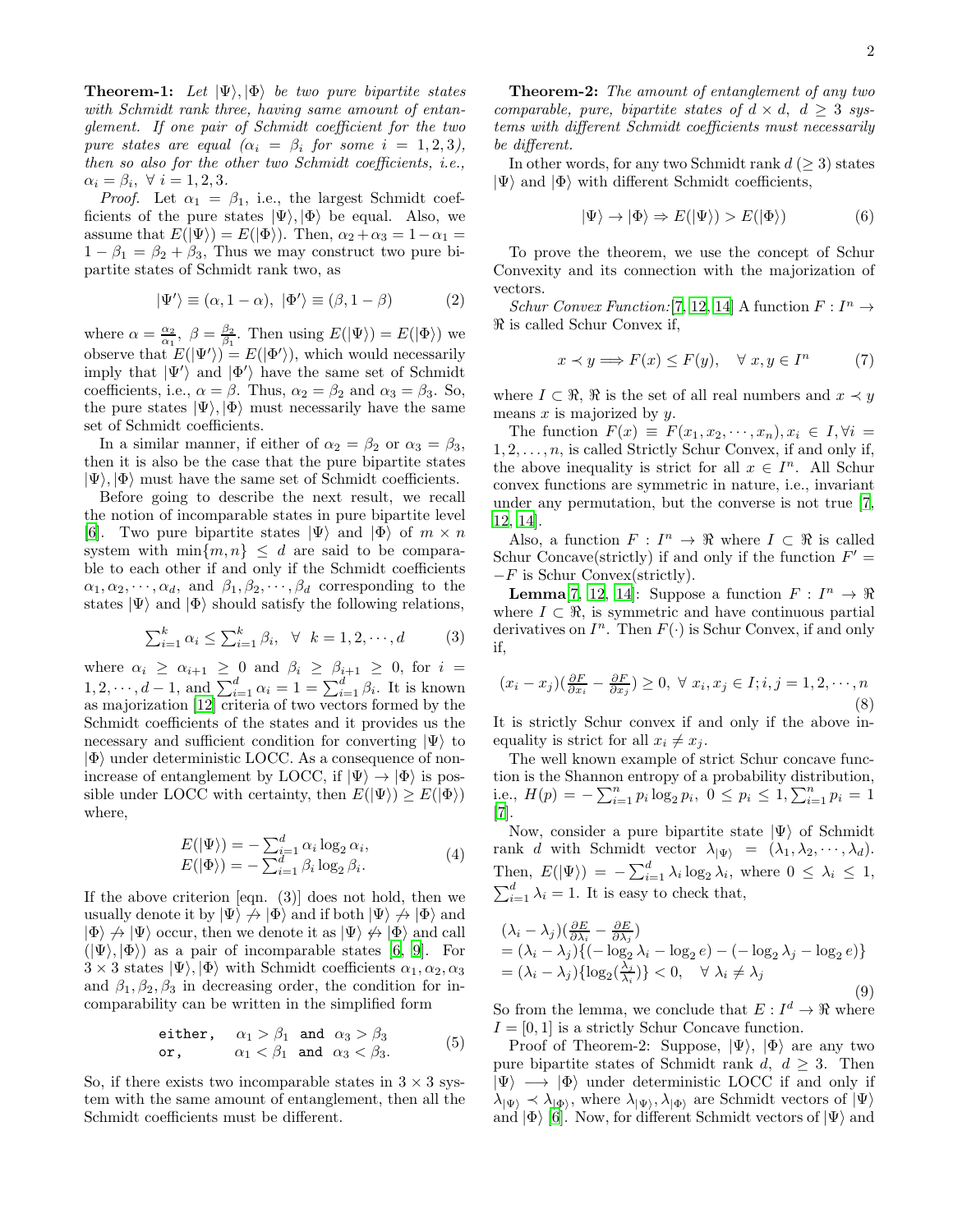$|\Phi\rangle$ , the strict Schur concavity of the function E implies,

$$
\Rightarrow \qquad -E(\lambda_{|\Psi\rangle}) \le -E(\lambda_{|\Phi\rangle})
$$
\n
$$
\Rightarrow \qquad E(\lambda_{|\Psi\rangle}) \ge E(\lambda_{|\Phi\rangle}). \tag{10}
$$

One may also check the results by algebraic method by considering the different possible cases of majorization relation. We have mentioned a case explicitly in the appendix. The above result is also true for  $d = 2$ .

Thus, we may conclude that the amount of entanglement of any two comparable,  $d \times d$  pure bipartite states with different Schmidt coefficients, must necessarily be different. This result is quite compatible with our natural intuition. However, it would not imply immediately that all the pure bipartite states with same entanglement are locally unitarily connected, or at least locally connected. In contrary, there are infinite number of states with the same entanglement even in the lowest possible dimension, i.e., in  $3 \times 3$  systems, but incomparable in nature. The theorems 1 and 2 readily imply that if there exist pure entangled states with the same entanglement but different Schmidt coefficients in  $d \times d$ ,  $(d \geq 3)$  system, then they must be incomparable to each other. The following example is a way how one could find such states numerically.

Example: Firstly, consider the pure bipartite state  $|\Psi\rangle$ , with Schmidt coefficients .45,.39,.16. The entropy of entanglement of the state is  $E(|\Psi\rangle) \approx 1.471215431$ . Next, consider the following pair of states represented by their Schmidt vectors,

$$
\begin{array}{rcl} |\Phi_1\rangle \equiv (0.49, 0.33676028, 0.17323972), \\ |\Phi_2\rangle \equiv (0.49, 0.33676030, 0.17323970) \end{array} \tag{11}
$$

Both the states  $|\Phi_1\rangle$  and  $|\Phi_2\rangle$  are incomparable with  $|\Psi\rangle$  and have the entanglement  $E(|\Phi_1\rangle) \approx$ 1.471215442,  $E(|\Phi_2\rangle) \approx 1.471215423$ . Then, upto the 8 significant digits,  $E(|\Psi\rangle) = E(|\Phi_1\rangle) = E(|\Phi_2\rangle) =$ 1.4712154 and precisely,  $E(|\Phi_1\rangle) > E(|\Psi\rangle) > E(|\Phi_2\rangle)$ . From the continuity of the von-Neumann entropy function on Schmidt coefficients of the states, we may conclude that there exist a pure  $3 \times 3$  state  $|\Phi\rangle \equiv$  $(.49, .33676028 + \delta, .17323972 - \delta)$  where  $0 < \delta <$ .00000002 between the states  $|\Phi_1\rangle$  and  $|\Phi_2\rangle$ , such that  $E(|\Psi\rangle) = E(|\Phi\rangle)$  exactly. By construction the states  $|\Psi\rangle$ and  $|\Phi\rangle$  are incomparable with each other. Now, further, if we look at the largest Schmidt coefficients .45 and .49 of the states  $|\Psi\rangle$  and  $|\Phi\rangle$  respectively, we observe that they are widely separated. The states have certain distance with respect to Schmidt coefficients and if we consider the largest Schmidt coefficient any value between .45 and .49, then we could always find a state  $|\Phi'\rangle$  that has the same amount of entanglement with  $|\Psi\rangle$ and incomparable with it. Thus, there are infinite number of pure bipartite states which have same amount of entanglement, but incomparable to each other.

The character of any pair of pure bipartite states in  $d \times d$  system with equal entanglement have a nice relation with the lower dimensional incomparable states and ultimately we find that any pair incomparable states should differ in at least three Schmidt coefficients. Consider a pair of pure bipartite states in  $d \times d$  system having the Schmidt vectors,

$$
\begin{array}{rcl}\n|\Psi\rangle \equiv & (\alpha_1, \alpha_2, \cdots \alpha_d), \\
|\Phi\rangle \equiv & (\beta_1, \beta_2, \cdots \beta_d)\n\end{array} \n\tag{12}
$$

If they have the same entanglement, then either  $\alpha_i = \beta_i, \forall i = 1, 2, \cdots, d, \text{or}, \alpha_i \neq \beta_i \text{ for at least 3 val-}$ ues of  $i \in \{1, 2, \dots, d\}$ , i.e., they are either locally unitarily connected or they are incomparable with at least three different Schmidt coefficients. To be precise, if there is exactly  $k \leq (d-3)$  number of values of  $i \in \{1, 2, \dots, d\}$ for which  $\alpha_i = \beta_i$ , then there exists a pair of incomparable pure bipartite states with Schmidt rank  $d - k$ , having same amount of entanglement for which all the other  $d − k$  Schmidt coefficients are different. We would now show it for  $k = 1$ . Suppose, the  $j<sup>th</sup>$  Schmidt coefficients of  $|\Psi\rangle$  and  $|\Phi\rangle$  are equal, i.e.,  $\alpha_j = \beta_j = \kappa(\text{say})$ and  $\alpha_i \neq \beta_i$  for all other i. Then we may construct two pure bipartite states with Schmidt rank  $d-1$  as follows,

$$
\begin{array}{rcl}\n\vert \Upsilon \rangle & = & (\chi_1, \chi_2, \cdots \chi_{d-1}), \\
\vert \Omega \rangle & = & (\eta_1, \eta_2, \cdots \eta_{d-1})\n\end{array} \tag{13}
$$

with  $\chi_i = \frac{\alpha_i}{1-\kappa}$  and  $\eta_i = \frac{\beta_i}{1-\kappa}$  for  $1 \leq i < j$  and  $\chi_i = \frac{\alpha_{i+1}}{1-\kappa}$  $1-\kappa$ and  $\eta_i = \frac{\beta_{i+1}}{1-\kappa}$  $\frac{\beta i+1}{1-\kappa}$  for  $j \leq i \leq d-1$ . Now,

$$
E(|\Psi\rangle) = E(|\Phi\rangle)
$$
  
\n
$$
\Rightarrow -\sum_{i=1}^{d} \alpha_i \log_2 \alpha_i = -\sum_{i=1}^{d} \beta_i \log_2 \beta_i
$$
  
\n
$$
\Rightarrow \sum_{i=1}^{j-1} \alpha_i \log_2 \alpha_i + \sum_{i=j+1}^{d} \alpha_i \log_2 \alpha_i
$$
  
\n
$$
= \sum_{i=1}^{j-1} \beta_i \log_2 \beta_i + \sum_{i=j+1}^{d} \beta_i \log_2 \beta_i
$$
  
\n
$$
\Rightarrow \sum_{i=1}^{j-1} \frac{\alpha_i}{1-\kappa} \log_2 \frac{\alpha_i}{1-\kappa} + \sum_{i=j+1}^{d} \frac{\alpha_i}{1-\kappa} \log_2 \frac{\alpha_i}{1-\kappa}
$$
  
\n
$$
= \sum_{i=1}^{j-1} \frac{\beta_i}{1-\kappa} \log_2 \frac{\beta_i}{1-\kappa} + \sum_{i=j+1}^{d} \frac{\beta_i}{1-\kappa} \log_2 \frac{\alpha_i}{1-\kappa}
$$
  
\n
$$
\Rightarrow \sum_{i=1}^{j-1} \frac{\alpha_i}{1-\kappa} \log_2 \frac{\alpha_i}{1-\kappa} + \sum_{i=j}^{d-1} \frac{\alpha_{i+1}}{1-\kappa} \log_2 \frac{\alpha_{i+1}}{1-\kappa}
$$
  
\n
$$
= \sum_{i=1}^{j-1} \frac{\beta_i}{1-\kappa} \log_2 \frac{\beta_i}{1-\kappa} + \sum_{i=j}^{d-1} \frac{\beta_{i+1}}{1-\kappa} \log_2 \frac{\beta_{i+1}}{1-\kappa}
$$
  
\n
$$
\Rightarrow -\{\sum_{i=1}^{d-1} \gamma_i \log_2 \chi_i\} = -\{\sum_{i=1}^{d-1} \gamma_i \log_2 \eta_i\}
$$
  
\n
$$
\Rightarrow E(|\Upsilon\rangle).
$$

Also  $(|\Psi\rangle, |\Phi\rangle)$  are incomparable imply, either  $\alpha_1 \leq$  $\beta_1$  and  $\sum_{i=1}^m \alpha_i > \sum_{i=1}^m \beta_i$  for some  $m \in \{2, 3, \dots, d - 1\}$ 1) or  $\beta_1 \leq \alpha_1$  and  $\sum_{i=1}^{n-1} \beta_i > \sum_{i=1}^{n} \alpha_i$  for some  $n \in$  $\{2, 3, \dots, d-1\}$ . Then, either  $\chi_1 \leq \eta_1$  and  $\sum_{i=1}^m$  $\sum$  $\{3,\dots,d-1\}$ . Then, either  $\chi_1 \leq \eta_1$  and  $\sum_{i=1}^m \chi_i > m$  $\sum_{i=1}^{i=1}$  $\frac{m}{n-1} \eta_i$  for some  $m \in \{2, 3, \dots, d-2\}$  or  $\eta_1 \leq \chi_1$  and  $\frac{m}{n-1} \eta_i > \sum_{i=1}^n \chi_i$  for some  $n \in \{2, 3, \dots, d-2\}$ , i.e.,  $\langle |\Upsilon\rangle, |\Omega\rangle$  are incomparable.

Proceeding in the same way, it is always possible to construct a lower dimensional incomparable pair of states with same entanglement from an upper dimensional one and they should differ in at least three Schmidt coefficients.

The above results have some immediate consequences in quantum information theory. If someone is restricted to use non-maximally pure bipartite entangled states as teleportation channel, then the optimal fidelity [\[13](#page-3-13)] for sending qudits are different for a pair of incomparable states with equal entanglement. Thus, the capacity as channel is not always equal, however, same resource in